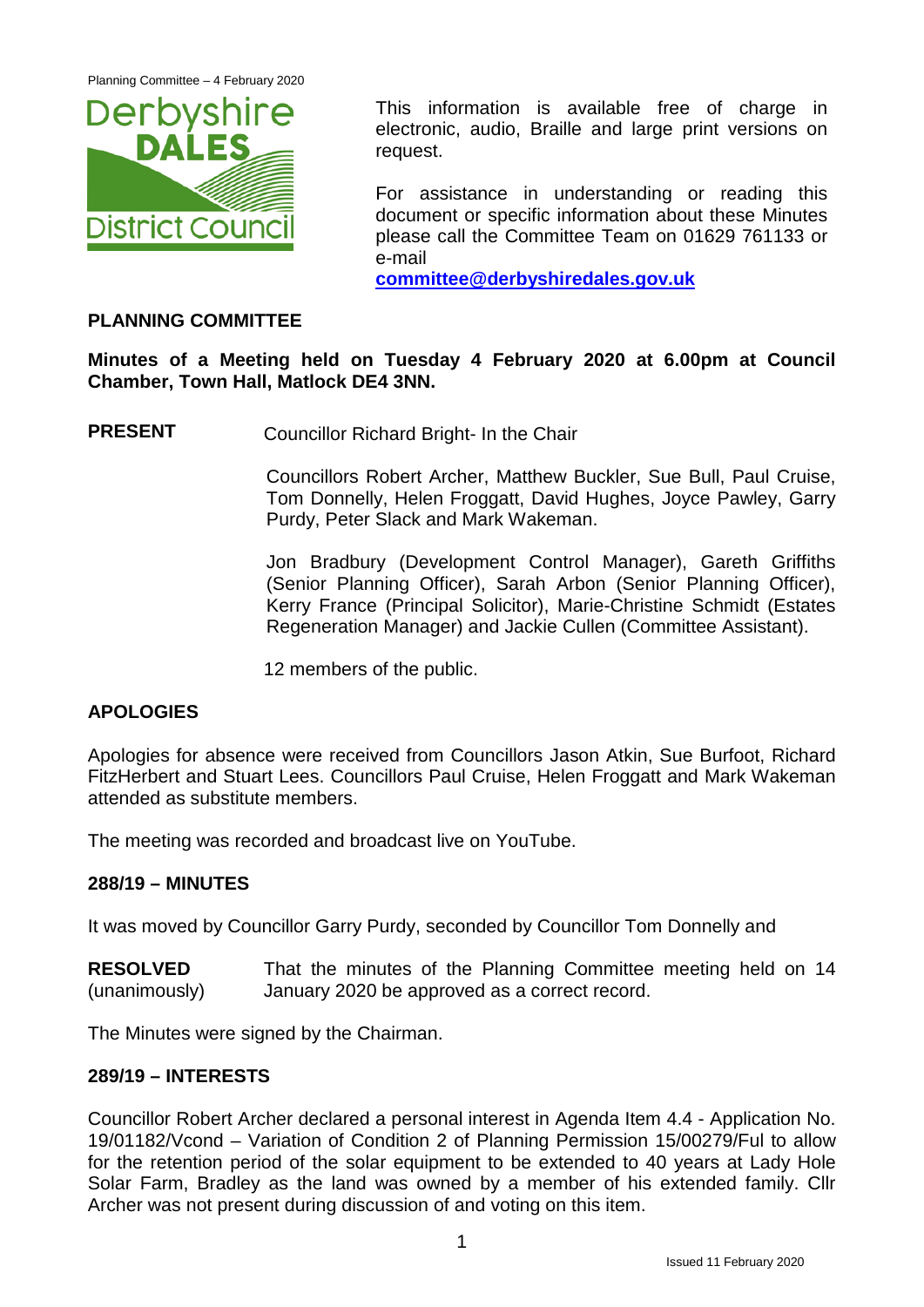# **290/19 – APPLICATION NO. 19/01152/FUL – PROPOSED RENOVATION AND EXTENSION OF SOCIAL CLUB BUILDING AT HURST FARM SOCIAL CLUB, HAZEL GROVE, MATLOCK**

The Committee visited the site prior to the meeting to allow Members to assess the proposals in terms of the character and appearance of the building and the amenity of neighbouring residents.

In accordance with the procedure for public participation Ms Marie-Christine Schmidt (DDDC on behalf of Agent) spoke in favour of the application.

It was moved by Councillor Garry Purdy, seconded by Councillor Tom Donnelly and

**RESOLVED** (unanimously) That planning permission be granted subject to the conditions set out in the report.

# **291/19 - APPLICATION NO. 19/01285/FUL – REMOVAL OF EXISTING BUILDINGS AND ERECTION OF 1 NO. DWELLINGHOUSE ON LAND TO THE NORTH OF NORTH BARN, FARM LANE, MATLOCK**

The Committee visited the site prior to the meeting to allow Members to appreciate the site and the impact of the development on the nearby heritage asset.

Correspondence received after publication of the agenda was distributed at the meeting. This comprised the recommendation of a further condition from the District Council's Conservation and Design Officer, as follows:-

13. Details of the posts & beam (material, size & shape), including base & head details/fixing, shall be submitted to and approved in writing by the Local Planning Authority. The development shall be carried out in accordance with the approved details.

It was also recommended that minor alterations be made to conditions 7, 8, 9, 10 and 12 on points of clarity.

It was moved by Councillor Garry Purdy, seconded by Councillor Mark Wakeman and

**RESOLVED** (unanimously) That planning permission be granted subject to the conditions set out in the report, with conditions 7,8,9,10 and 12 to be amended as requested for clarity, together with an additional condition 13, as follows:-

> 13. Details of the posts & beam (material, size & shape), including base & head details/fixing, shall be submitted to and approved in writing by the Local Planning Authority. The development shall be carried out in accordance with the approved details.

# **292/19 - APPLICATION NO. 19/01317/FUL – SINGLE-STOREY REAR EXTENSION AT DERWENT VALLEY VETS LTD, 110 DALE ROAD, MATLOCK**

The Committee visited the site prior to the meeting to allow Members to assess the impact of the development on the heritage asset.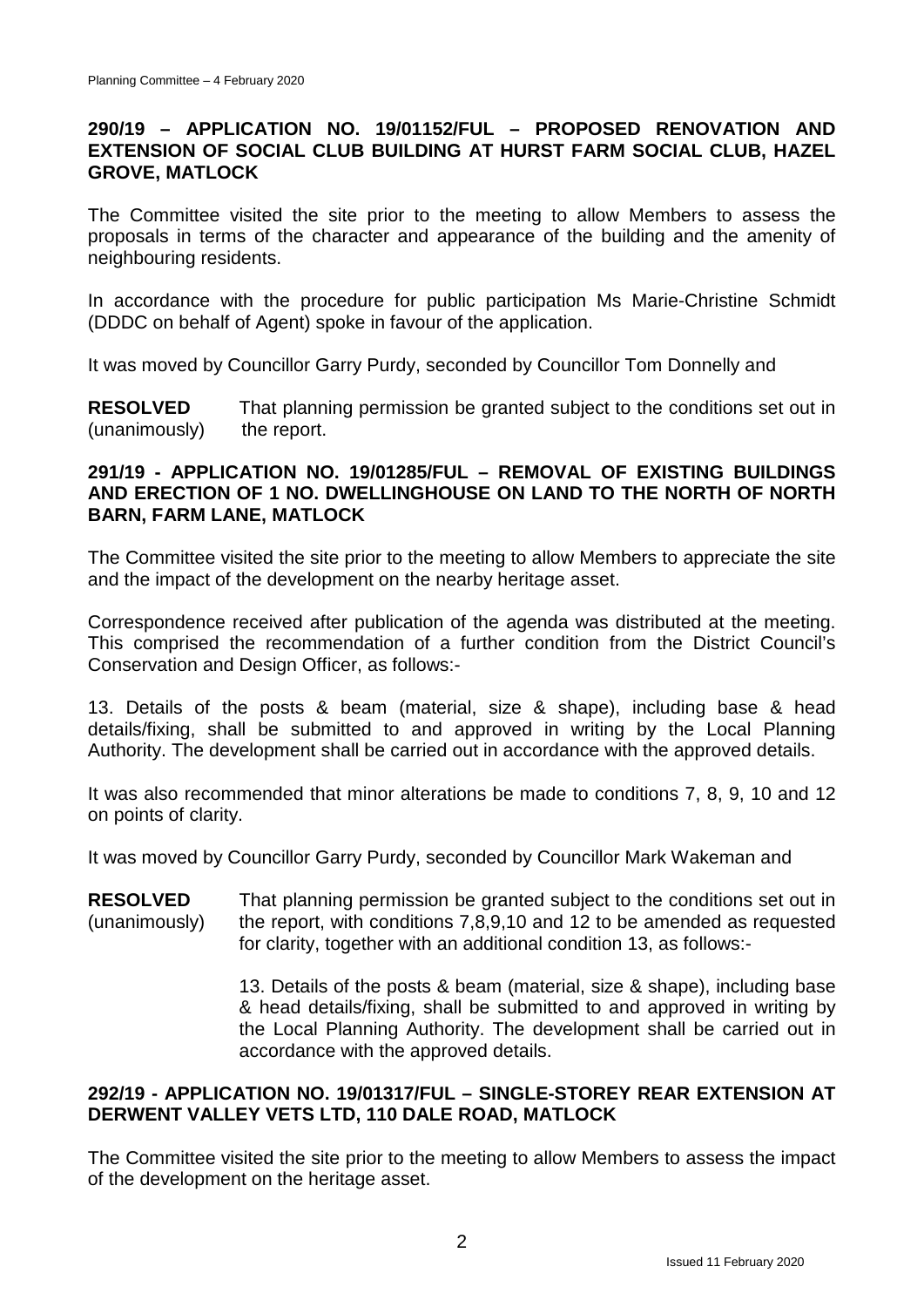Correspondence received after publication of the agenda was distributed at the meeting. This comprised a summary of additional information received from the Agent in respect of Design Statement; Conservation Area/Heritage Asset Statement; and Statement from Matlock Vets.

In accordance with the procedure for public participation Ms Rebecka Bold (Applicant) spoke in favour of the application.

It was moved by Councillor Garry Purdy, seconded by Councillor Tom Donnelly and

**RESOLVED** (unanimously) That planning permission be refused for the reason stated in the report.

#### **293/19 - APPLICATION NO. 19/01182/VCOND – VARIATION OF CONDITION 2 OF PLANNING PERMISSION 15/00279/FUL TO ALLOW FOR THE RETENTION PERIOD OF THE SOLAR EQUIPMENT TO BE EXTENDED TO 40 YEARS AT LADY HOLE SOLAR FARM, BRADLEY**

Members were reminded that condition 2 of permission 15/00279/FUL granted permission for change of the use of the agriculture land to a 3MW solar farm and associated infrastructure for a period of 25 years, as set out in the report. The solar farm's grid connection date was the 16<sup>th</sup> March 2016 and this application sought to extend the length of the planning permission to 40 years from this date, an extension of 15 years from the 25 years already granted.

It was moved by Councillor Peter Slack, seconded by Councillor Tom Donnelly and

**RESOLVED** (unanimously) That planning permission be granted subject to the conditions in the report.

## **294/19 - APPLICATION NO. 19/01231/VCOND – VARIATION OF CONDITION 3 OF PLANNING PERMISSION 15/00089/FUL TO ALLOW FOR THE RETENTION PERIOD OF THE SOLAR EQUIPMENT TO BE EXTENDED TO 40 YEARS AT SOLAR FARM AT DAYFIELDS FARM, DAYFIELD LANE, ATLOW**

Members were reminded that condition 3 of planning permission 15/00089/FUL was refused at committee on the 22<sup>nd</sup> July 2015 and subsequently allowed at appeal on the 18<sup>th</sup> December 2015 for change of the use of the agriculture land to a 5.4MWp solar farm and associated infrastructure for a period of 25 years, as set out in the report. The solar farm's grid connection date was the 21<sup>st</sup> March 2017 and this application sought to extend the length of the planning permission to 40 years from this date, an extension of 15 years from the 25 years already granted.

Correspondence received after publication of the agenda was distributed at the meeting. This comprised comments received from Atlow Parish Council.

In response to comments included in Atlow Parish Council's late representation regarding the screening agreed in the original application, the Development Control Manager confirmed that the planting had been carried out and that the growth and maintenance would be monitored.

It was moved by Councillor Mark Wakeman, seconded by Councillor Sue Bull and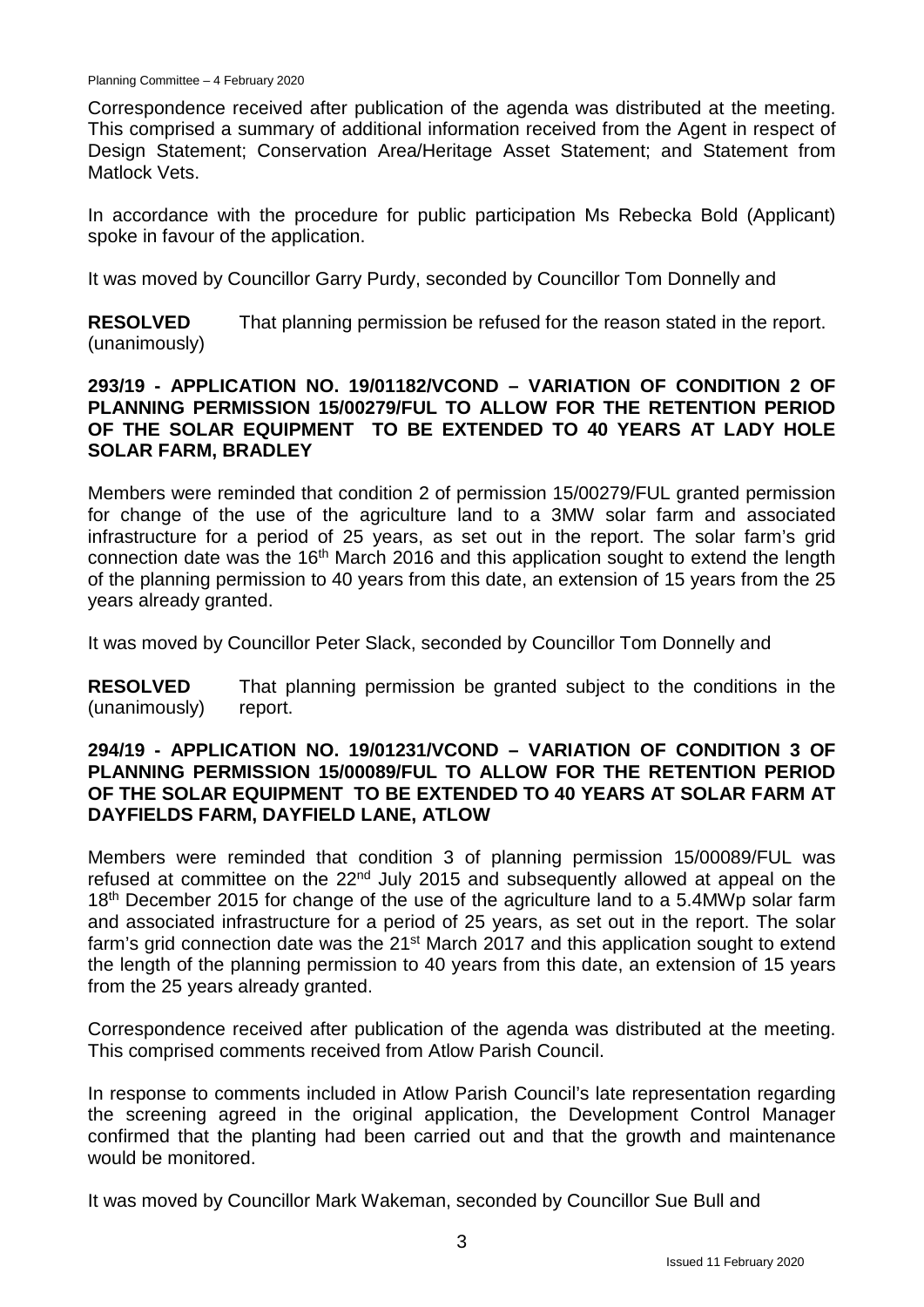**RESOLVED** (unanimously) That planning permission be granted subject to the condition set out in the report.

**295/19 - APPLICATION NO. 19/01274/FUL - HYBRID PLANNING APPLICATION COMPRISING AN OUTLINE PLANNING APPLICATION (ALL MATTERS RESERVED) FOR UP TO 367 DWELLINGS (WITH INTEGRATED OPEN SPACE), UP TO 10 HECTARES OF EMPLOYMENT LAND (B1, B2 AND B8 BUSINESS USES), A COMMERCIAL HUB INCORPORATING A1 (SHOPS)/A2 (PROFESSIONAL/ FINANCIAL SERVICES), A3 (RESTAURANTS AND CAFES)/A4 (DRINKING ESTABLISHMENTS), D1 (NON-RESIDENTIAL INSTITUTIONS) AND C1 (HOTELS) USES AND ASSOCIATED HIGHWAYS AND DRAINAGE INFRASTRUCTURE AND A FULL PLANNING APPLICATION FOR THE ERECTION OF 1 NO. INDUSTRIAL UNIT (B1, B2 AND B8 BUSINESS USES) WITH ACCESS VIA ROUNDABOUT AND LINK ROAD AND FOR THE FORMATION OF AN ATTENUATION POND AT ASHBOURNE AIRFIELD, A52, ASHBOURNE, DERBYSHIRE**

Correspondence received after publication of the agenda was distributed at the meeting. This comprised summaries of two additional letters of representation from Ashbourne Hilltop School and Ashbourne Recreation Ground Sports and Community Partnership. Further submissions from the Applicant were received in respect of Phase 2 access requirements; the time limit for the outline permission for the housing element; a suggested amendment to condition 12 regarding the housing mix, and a suggested new condition regarding the junction in Phase 2, as follows:

- 12. The reserved matters submission for the housing shall include full details of the provision of affordable housing and full details of the housing mix across the site.
- 17. Development of Employment Plots 1 & 3 shown on Drawing Number 2695-003D shall not begin until details of the access junction to Phase 2 (Local Plan Allocation DS8) have been approved in writing by the Local Planning Authority. The land required for the highway junction (including pavements, a cycle path, required visibility splays and landscaping) will be safeguarded and not used for any other purpose until the junction has been constructed in accordance with the approved details.

Reason:

To ensure the satisfactory access can be provided to accommodate future planned development.

The Development Control Manager was satisfied that the suggested wording of both the above conditions was considered to fulfil the aims of plan policy. The reason for Condition 12 however needed to refer to Policy HC11.

In relation to the Applicant's comments on the time period for the residential component of the outline permission, it was considered that a 5 year period would strike the right balance between planned delivery of housing and the complexities of the site and it was suggested that Outline Condition 1 was amended accordingly.

In accordance with the procedure for public participation Cllr. Jane Harris (Ashbourne Town Council) and Mr Peter Dobbs (Local Resident) spoke against the application; Cllr.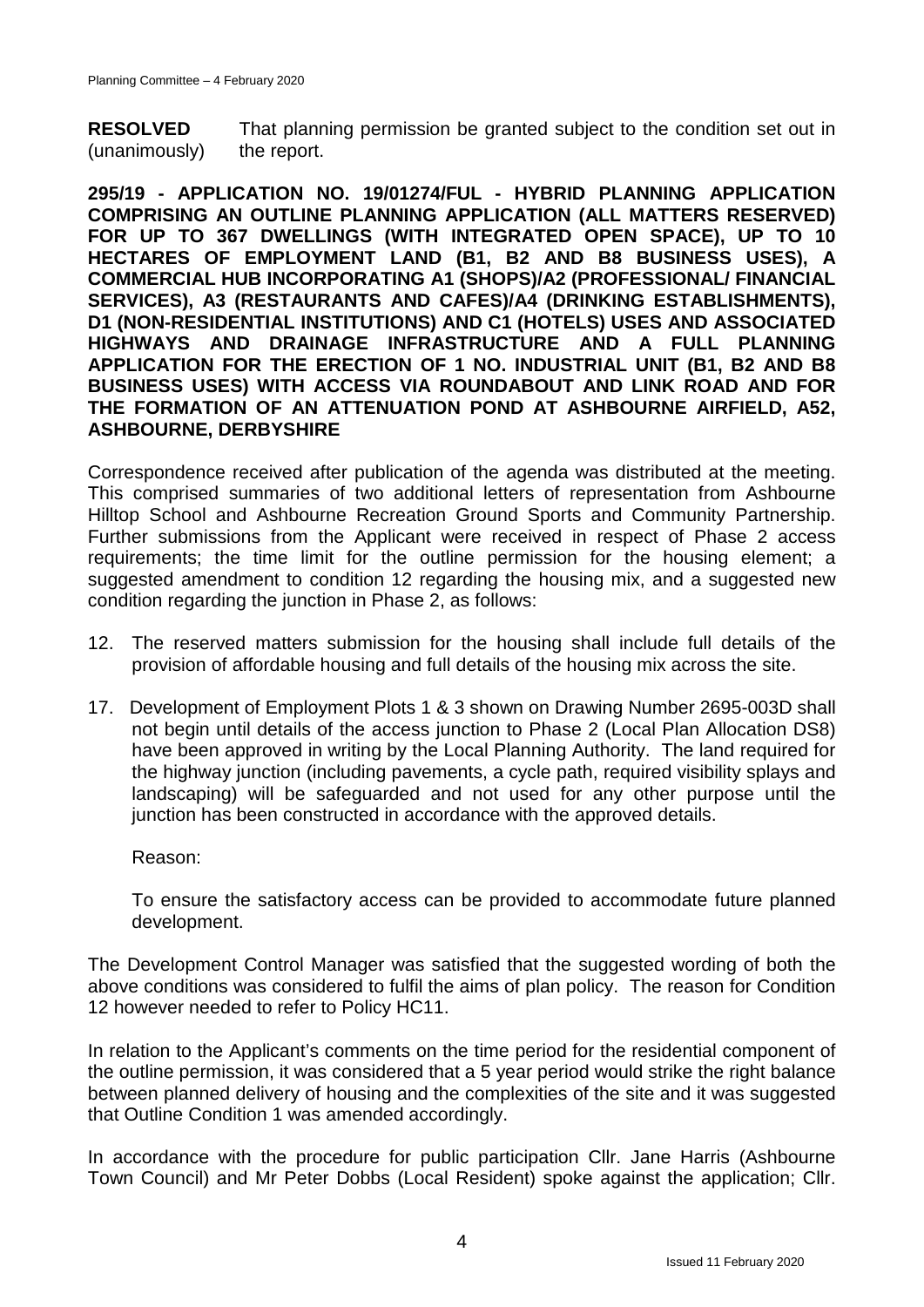John Hall (Osmaston & Yeldersley Parish Council) commented on the application, and Mr Jonathan Jenkin (Agent) spoke in favour of the application.

It was moved by Councillor Tom Donnelly, seconded by Councillor Garry Purdy and

- **RESOLVED** 1. That Delegated Authority be given to the Development Manager on the completion of the modified legal agreement to grant hybrid permission in:
	- (a) full for the roundabout, link road, drainage basin and unit 5 and
	- (b) outline for up to 367 dwellings up to 10 hectares of employment land and a commercial hub incorporating A1 (Shops)/A2 (Professional/ Financial Services), A3 (Restaurants and Cafes/ A4 (Drinking Establishment, D1 (Non-residential institutions and CIC Hotels) with associated infrastructure subject to conditions covering the points set out in the report and conditions proposed by the Local Highway Authority;
	- 2. That Condition 12 of the Outline permission be amended to read:

12. The reserved matters submission for the housing shall include full details of the provision of affordable housing and full details of the housing mix across the site.

Reason: To address the requirements of Policy HC11 of the Adopted Local Plan;

3. That a new condition be added to the Outline permission, as follows:

17. Development of Employment Plots 1 & 3 shown on Drawing Number 2695-003D shall not begin until details of the access junction to Phase 2 (Local Plan Allocation DS8) have been approved in writing by the Local Planning Authority. The land required for the highway junction (including pavements, a cycle path, required visibility splays and landscaping) will be safeguarded and not used for any other purpose until the junction has been constructed in accordance with the approved details.

#### Reason:

To ensure the satisfactory access can be provided to accommodate future planned development;

4. That Condition 1 relating to time limit on the outline permission be amended to give a 5 year time period for the submission of details of the residential part of the scheme.

**Voting:**

| For                | 11 |
|--------------------|----|
| <b>Against</b>     | O  |
| <b>Abstentions</b> |    |